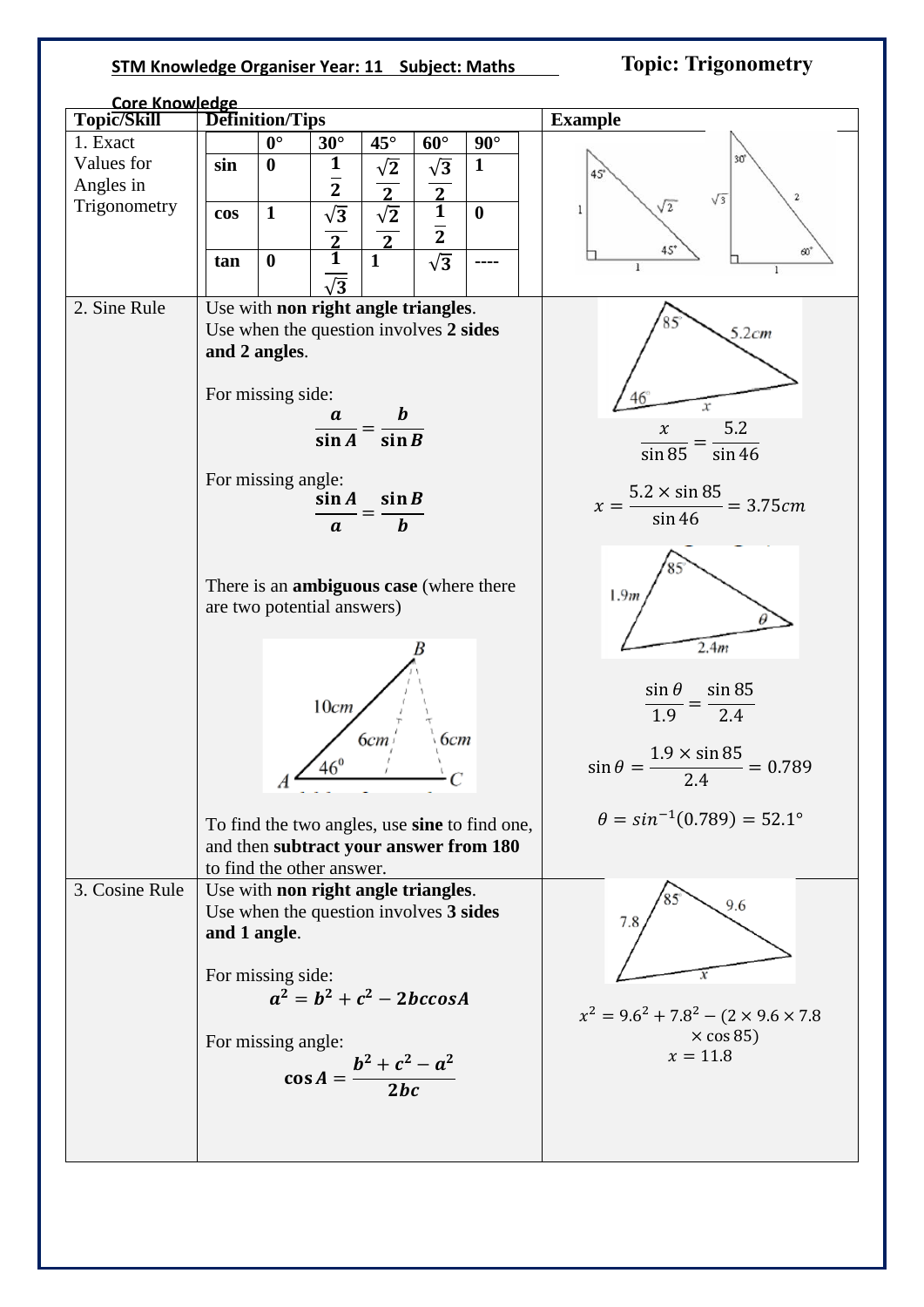## **STM Knowledge Organiser Year: 11 Subject: Maths**

#### **Core Knowledge**